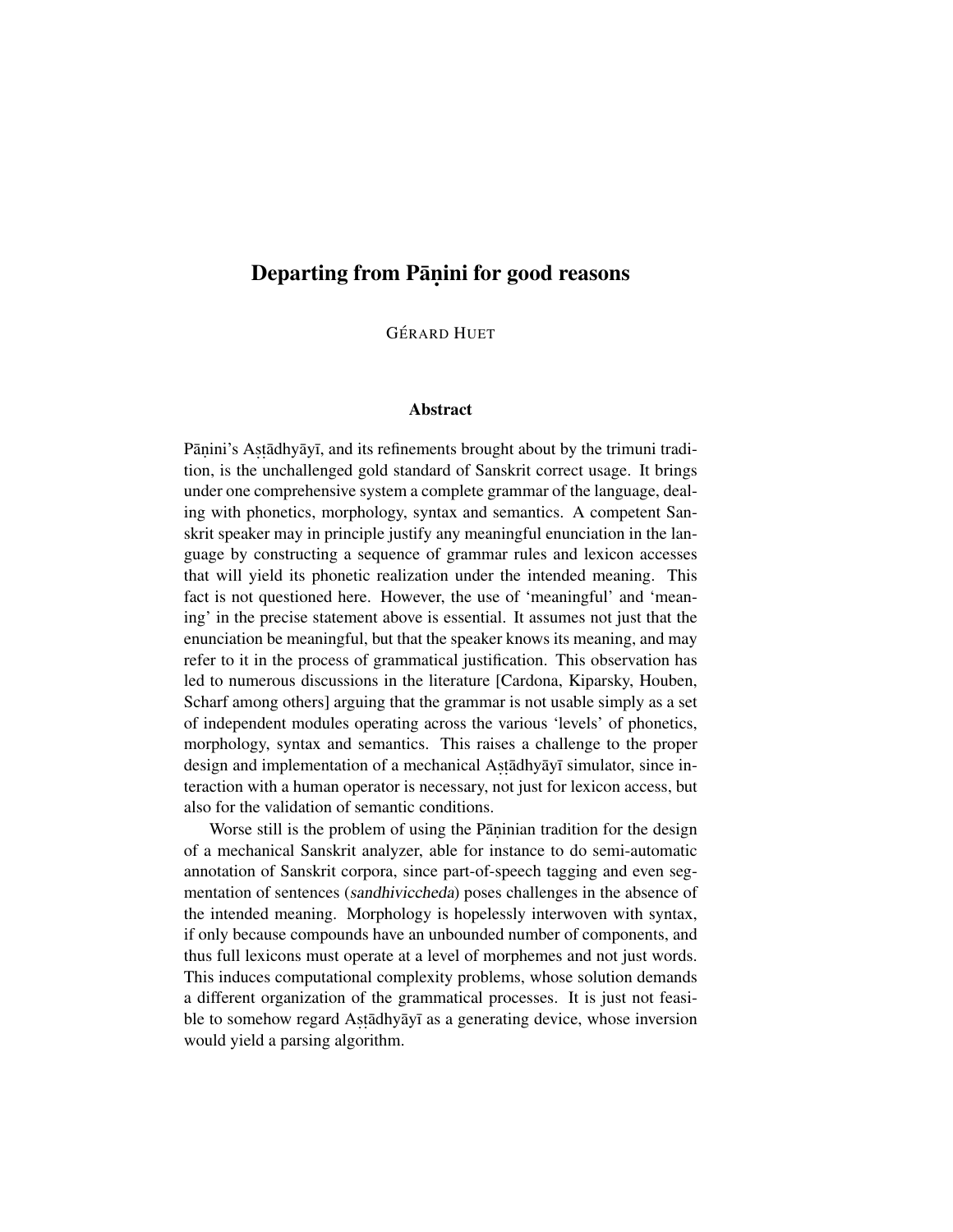This paper illustrates the necessary change of methodology on three precise points, concerning the analysis of compounds. First, Pāṇini explains compound formation as a recursive process at the level of inflected words (padas). You may form a new pada by joining together two padas. Thus the word *atmanepadam* is obtained by glueing *atmane* and *padam*, or more precisely  $\bar{a}$ tman-s<sub>1</sub> and pada-s<sub>2</sub>, where suffixes s<sub>1</sub> and s<sub>2</sub> are the corresponding morphological markers. For instance,  $s_1$  expresses the dative case, so that atmanepadam may be glossed as "word for self". Similarly, the compound devakulam is obtained by glueing deva- $s_1$  and kula- $s_2$ , where  $s_1$  expresses the genitive case, consistently with its sastitatpurusa status issued from the meaning of its gloss as the non-compound substantive phrase devasya kulam i.e. "god's house". Here, however, a process of erasure of markers (lopa) operates to ultimately erase  $s_1$ , and leaves us with the final phonemic realization devakulam, and not \*devasyakulam. This process is optional, and thus both devakulam and the so-called aluk compound ātmanepadam are derivable under a unique morphological process of samasa formation. This is part of the formal beauty of Pāṇini's grammar, namely its brevity (lāghava). However, if one wanted to reverse this process in a computational parser, we would have to un-erase so to speak all morphological markers from initial segments of compounds, in order to synthetize not only devasya, but all possible forms of stem deva in the 3 numbers, 3 genders, and 7 cases, that is 63 forms, corresponding to the 63 potential paraphrases of compound devakulam. This is clearly computationally untractable, and not needed anyway. Thus the recursion on compounding padas ought to be replaced by linear recursion on base stems (pratipadikas), and the iic. bare form deva- must be lexicalized as a morpheme usable for regular compound formation, replacing the non-determinism search branching factor of 63 to a deterministic search for a single form. In the case of aluk compounds, which are the exception rather than the rule, we may lexicalize them, recognizing the fact that aluk compound formation is not productive in the language.

Another issue arises form the fact that the binary rule of compound formation corresponds to a binary tree structure, namely the phrase structure of its paraphrase. Thus e.g. the stem baddhapadmasanastha is analysed as  $((badaha-(padma-āsana))-stha)$  "he who stands in the locked lotus position". This binary tree structure  $((A-(B-C))-D)$  is one among 5 ways of forming a binary tree with 4 leaves, or equivalently of parenthesizing an expression with 4 components. This decomposition arises from our understanding of the meaning of this compound, which gives us the dependencies between components yielding this unique factorization. In the absence of knowledge of this meaning, the phonemic realization of a compound with  $n + 1$